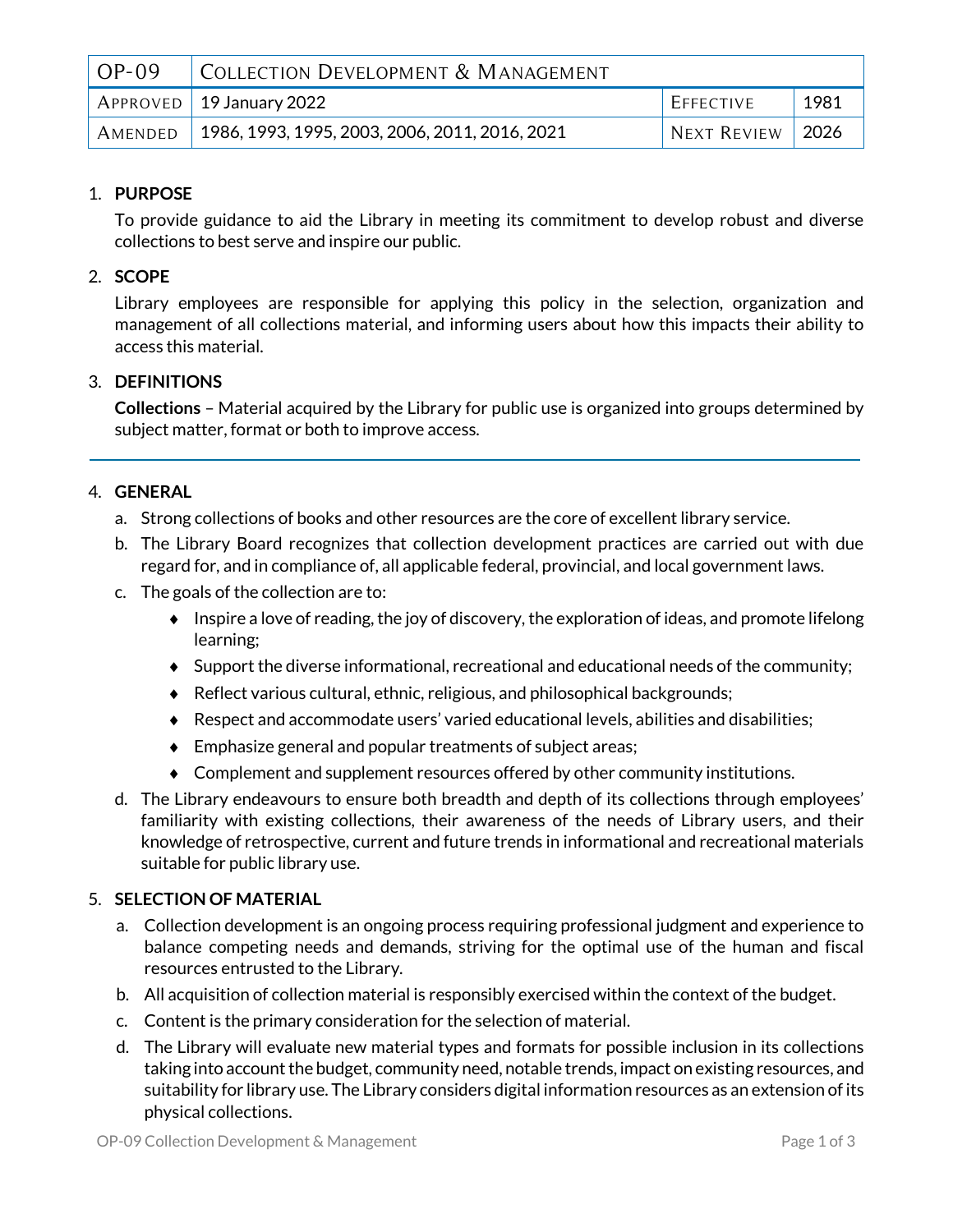| $OP-09$ | COLLECTION DEVELOPMENT & MANAGEMENT            |                  |              |
|---------|------------------------------------------------|------------------|--------------|
|         | $'$ APPROVED $\mid$ 19 January 2022            | <b>EFFECTIVE</b> | 1981         |
| AMENDED | 1986, 1993, 1995, 2003, 2006, 2011, 2016, 2021 | NEXT REVIEW      | $\vert$ 2026 |

e. The selection of material in a new format may result in the Library deciding to retire existing items or material formats from its collections to responsibly accommodate trends in user demands and/or changes in technology.

## 6. **MANAGEMENT OF COLLECTIONS**

- a. Regular management of the Library's collections is necessary to maintain collection vitality, size and scope. As such, this process entails the same care, thought and judgment as selection.
- b. Materials will be regularly assessed as to their condition, accuracy, currency, performance within the context of the particular Library collection, and relevance to Library users. Other selection guidelines and criteria may also be applied.
- c. Materials that are lost or damaged will be replaced depending on availability, cost and demand for the item.
- d. Last copies of important works may be retained or another copy purchased, if possible, to replace a last copy.
- e. Material removed from the Library's collections will either be disposed of or given to the Friends of the Library.

### 7. **INTELLECTUAL FREEDOM**

- a. The Library believes in enabling all people to learn, read and share ideas in an atmosphere of intellectual freedom and universal access to information.
- b. The Library endorses the British Columbia Library Association's *Statement on Intellectual Freedom*, and the International Federation of Library Associations and Institutions' *Statement on Libraries and Intellectual Freedom*.
- c. The Library does not advocate any particular beliefs, philosophies, ideas or viewpoints found in its collections. The presence of an item in the collection does not constitute endorsement of its contents by the Library. This applies to all formats including print, non-print, audio-visual and digital materials.

#### 8. **ACCESS TO COLLECTIONS**

- a. The ultimate right or responsibility for the choice and use of materials made available through the Library rests with the individual. The Library will not restrict access to material for any person, except where required by law.
- b. The classification, organization and labeling of the Library's collections are designed to minimize barriers and enhance access to the collection.
- c. The Library does not mark selected materials in order to indicate approval or disapproval of item contents or attempt to expurgate information contained in selected items.
- d. The Library may control use of any collection material in order to protect items deemed susceptible to theft or damage, or to ensure the widest possible access to materials by library users.
- e. Except where limited by law, children are entitled to borrowing privileges, and open and ready access to materials and facilities provided by the Library.